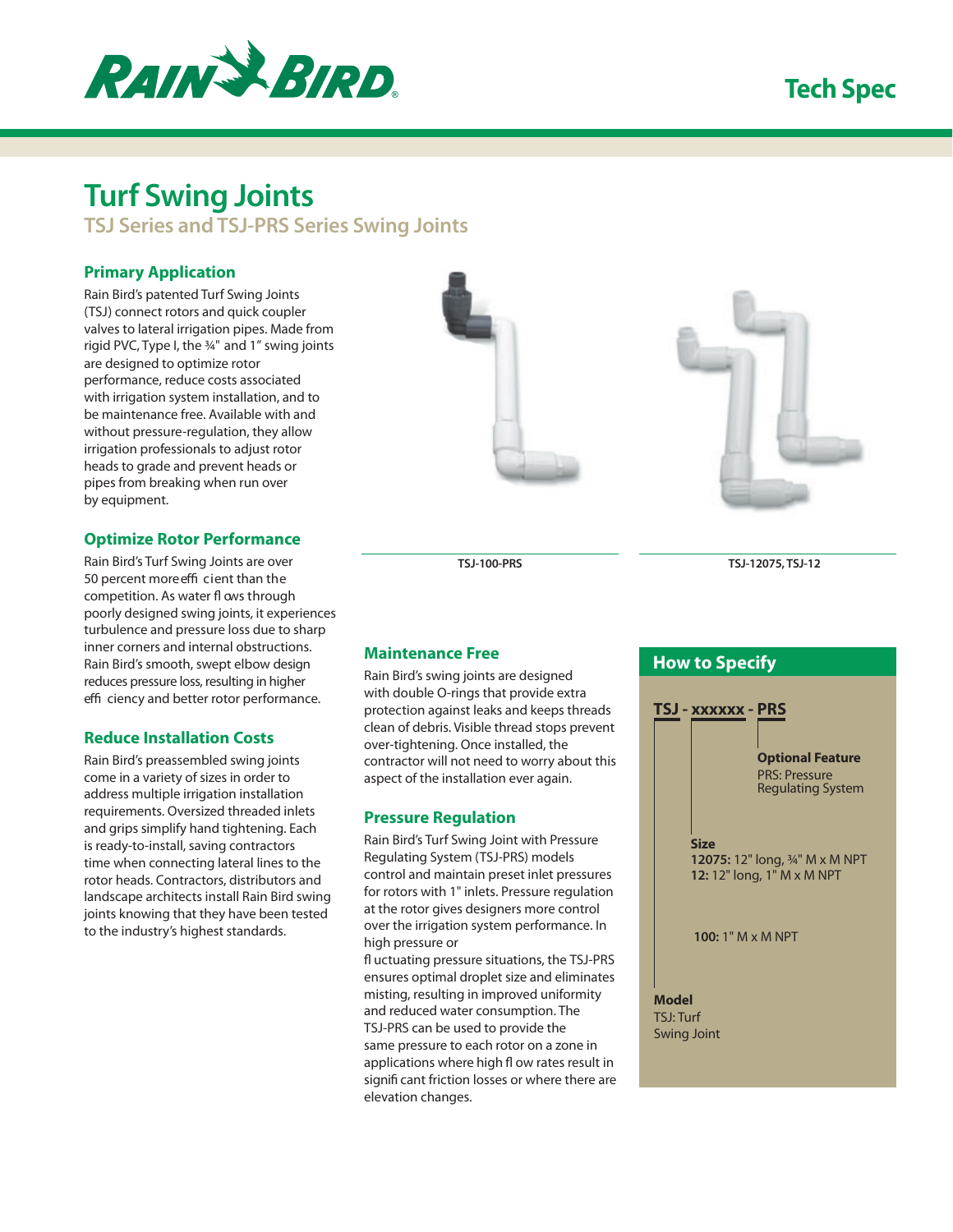## **TSJ & TSJ-PRS General Features**

- Patented swept elbow design minimizes turbulence and pressure loss while maximizing rotor performance.
- No sharp inner corners (as some competitors have).
- No internal obstructions (as some competitors have).
- Preassembled units save the contractor time and reduce installation costs.
- The structural integrity from the swept elbow design reduces costs associated with fatique-related failures.
- Oversized threaded inlets, extra large grips, and large visible stops make hand tightening trouble-free.
- Patented double O-rings provide extra protection against leaks and keep threads clean of debris during installation.
- Patented low pressure relief vent prevents pressure from building up between the primary and secondary O-rings when the swing joint is assembled in water, eliminating blown O-rings.
- Built to last from rigid PVC Type I, cell classification 12454-B, conforming to ASTM D1784. All NPT threads, sockets, and spigots are PVC Schedule 80 per ASTM D2464 and D2467.

### **TSJ-PRS Only Features**

- Maintains a constant, uniform pressure into the rotor regardless of nozzle used:
	- » 70 psi (4,8 bar) for 1" swing joints
- Allows each rotor on a zone to operate at the same pressure, improving consistency and overall system performance.
- Reduces misting, fogging, and other performance problems caused by high pressure.
- Regulator housing is made of PVC that matches the high pressure rating of the Rain Bird turf swing joint and exceeds the pressure rating of rotors.
- Diaphragm is made of a durable fabric reinforced elastomer for long life.
- Porous filter provides atmospheric reference without allowing contamination to enter, enabling the system to be buried in any kind of soil.

#### **Specifications**

- Pressure Rating: 315 psi at 73<sup>º</sup> F (21,7 bar at 22.8<sup>º</sup> C) (per ASTM D3139)
	- » Tested without leakage for 60 minutes at 790 psi (54,5 bar)
	- » Tested without leakage for short term exposure at 1000 psi (68,9 bar)
- ¾" Joint Pressure Loss: 0.3 psi at 6 gpm (0,02 bar at 0,4 l/s).
- 1" Joint Pressure Loss: 1.5 psi at 18 gpm; 2.5 psi at 23 gpm (0,1 bar at 1,1 l/s; 0,2 bar at 1,5 l/s).
- TSJ-PRS Maximum Flow: 22 gpm  $(1,41 \frac{1}{s}).$
- See charts for pressure loss comparison and pressure regulation.

The TSJ-PRS is not recommended for use in systems where the pressure in the lateral lines is equal to or less than the nominal regulation pressure, as the increased pressure drop may adversely affect the performance of such systems.

To reduce the effects of water hammer. Rain Bird recommends flow rates in the supply line not exceed 5 ft/sec (1,5 m/s). The TSJ-PRS is not intended to function as a water hammer prevention device.

There are no user-serviceable parts inside. The internal spring is under compression. Do not open the PRS unit under any circumstances.

(continued on back page)

| Swing Joint Specifications |        |               |                 |               |                   |               |               |                            |               |
|----------------------------|--------|---------------|-----------------|---------------|-------------------|---------------|---------------|----------------------------|---------------|
| <b>Model Number</b>        | Length |               | Inlet           |               | <b>Outlet</b>     |               | <b>Thread</b> | <b>Pressure Regulation</b> |               |
|                            | US     | <b>METRIC</b> | US              | <b>METRIC</b> | US                | <b>METRIC</b> |               | US                         | <b>METRIC</b> |
| TSJ-12075                  | 12"    | 30.5 cm       | $\frac{3}{4}$ " | 20/27 M       | $\frac{3}{4}$ "   | 20/27 M       | <b>NPT</b>    | n/a                        | n/a           |
| <b>TSJ-12</b>              | 12"    | 30.5 cm       | 1"              | 26/34 M       | $1^{\mathrm{II}}$ | 26/34 M       | <b>NPT</b>    | n/a                        | n/a           |
| <b>TSJ-100-PRS</b>         | 12"    | 30,5 cm       | 1 "             | 26/34 M       | 1 <sup>H</sup>    | 26/34 M       | <b>NPT</b>    | 70 psi                     | 70 psi        |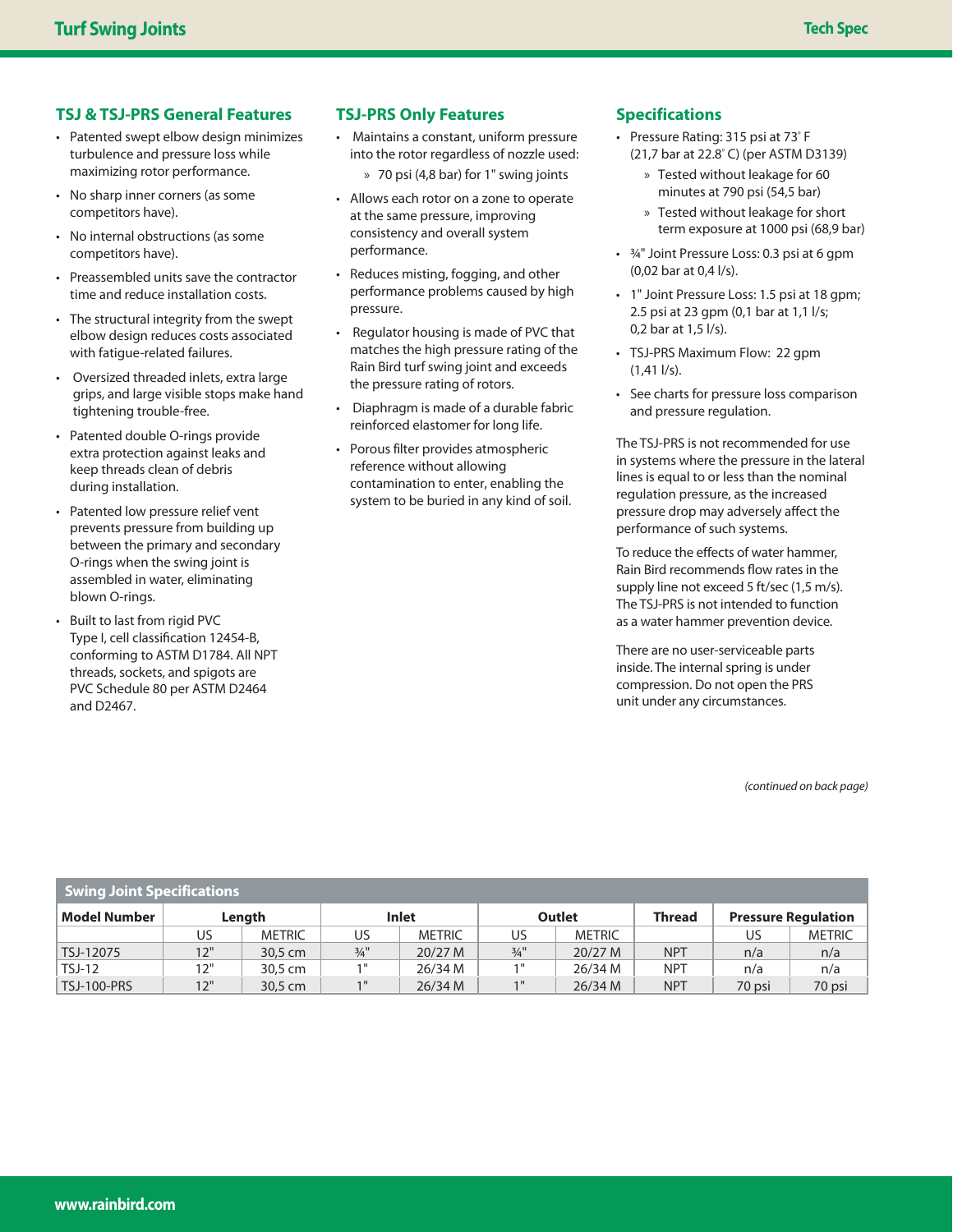#### **Swing Joint Features**







The Rain Bird TSJ Series Swing Joint's swept The Rain Bird TSJ Series Swing Joint's swept elbow design helps to reduce pressure loss elbow design helps to reduce pressure loss by more than 50% over competitors! by more than 50% over competitors!

**Oversized Threaded Inlets and Grips** Makes hand tightening and blind underwater installations faster and easier.

**Double O-ring Design**

Provides double the protection against leaks, and the outer seal keeps threads free of debris.

#### **Patented Swept Elbow Design**

Reduces pressure loss by more than 50% and features a 315 psi (21,6 bar) pressure rating.

**Visible Thread Stops** Prevents over-tightening of the acme threads.

#### **Patented Low Pressure Relief Vent**

Eliminates blown O-rings by preventing pressure buildup between the double O-rings.